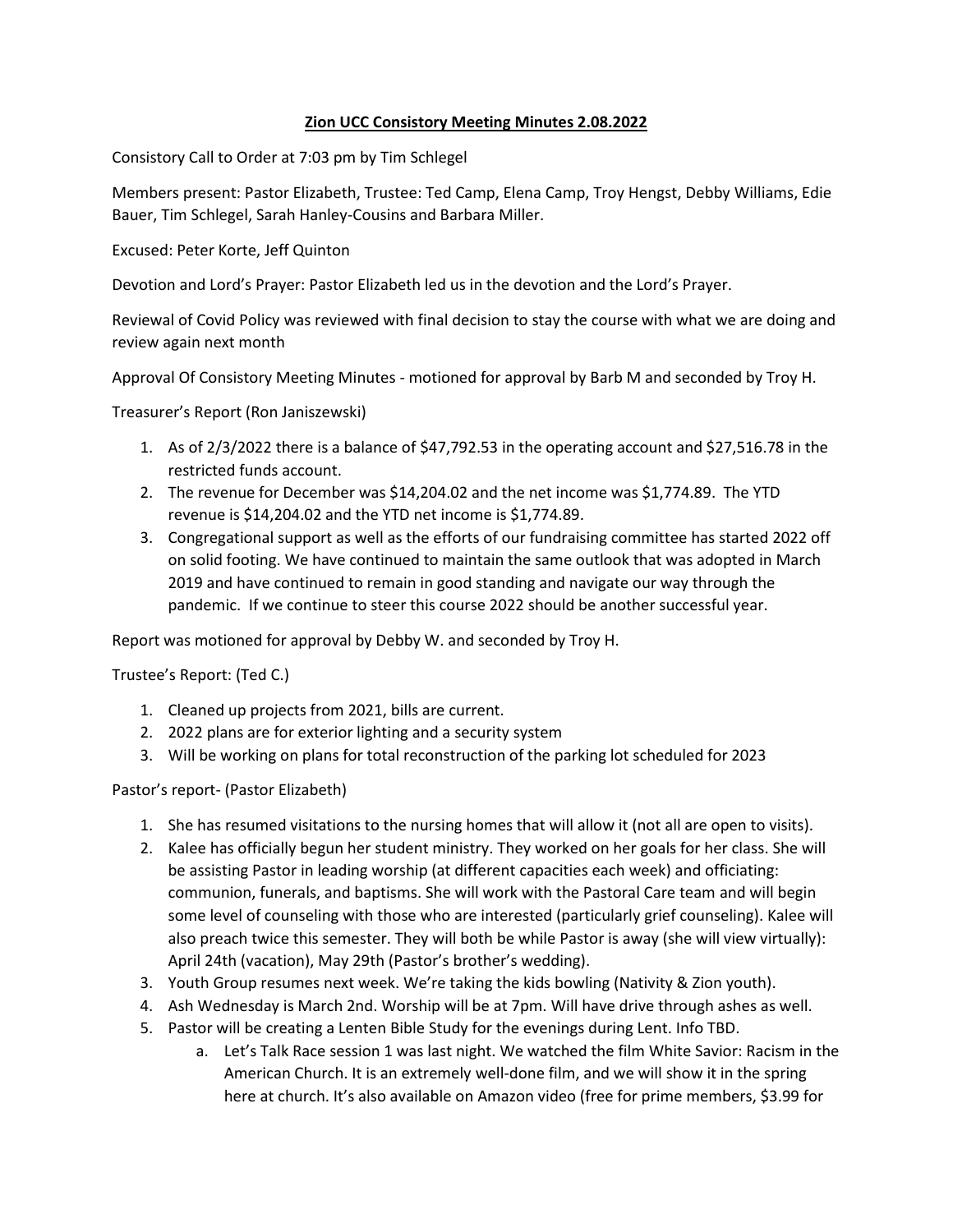others to rent) if anyone would like to view it on their own. We will be a "hub" for Session 2 starting next month. Registration is still open to anyone interested in these discussions.

6. In person attendance is averaging at about 60 for 9am and low 30s for 11am. Below are some of the video stats from Facebook:

- a. 2/6 views on Facebook for longer than a minute: 64 + 38
- b. 1/30 views of Facebook for longer than a minute 24 + 22
- c.  $1/23$  views of Facebook for longer than a minute  $29 + 34$

7.Jane Turner's birthday is coming up (she will be 96 years young). There will be a card for the congregation to sign.

Committee Reports:

Administration-no report

PPRC- (Jeff) -no report

Christian Education & Missions- (Edie)- Sunday school attendance is down. Hopefully will pick up soon. Classes are making Valentine cards for the VA patients and Sue House will get them to the hospital.

Church Life & Community Dinners- (Troy)- last community dinner served 150-160 people: working on menu for the end of this month

Memorials-(Laurie M.) - has \$4,863.40 presently in their budget

Community Assistance Ministry- (Peter)- no report

Health Ministry- (Debby)- classes scheduled are as follows:

All are FREE unless specified. Signup sheets will be placed on this board for sign up so the speakers will have a count.

1. March 5 Saturday 9am-11am

Erie County Health Department presents a class on drug use in Erie County and how we can help. This is a topic that can affect any family. There will also be NARCAN training in an emergency ---FREE

- 2. April 23 Saturday 10 am-11:00 am Karl Shallowhorn of Shallowhorn Consulting will be presenting: How to deal with anxiety, stress, depression and feeling isolated during this COVID Pandemic-FREE
- 3. May 7 Saturday 9 am- noon Town Paramedics: Stop the Bleed/CPR Training- FREE unless you want to be certified in CPR (that is \$25.00 for 2-year certification which you pay that morning)
- 4. June 4 Saturday 10-11am Ida Shapiro will be presenting a class about Behavior Modification when it comes to diet, weight loss, keeping fit, and eating healthy food. She has over 50 years of experience in speaking about this important health issue. And she has lots of coupons to give away for FREE food! --FREE